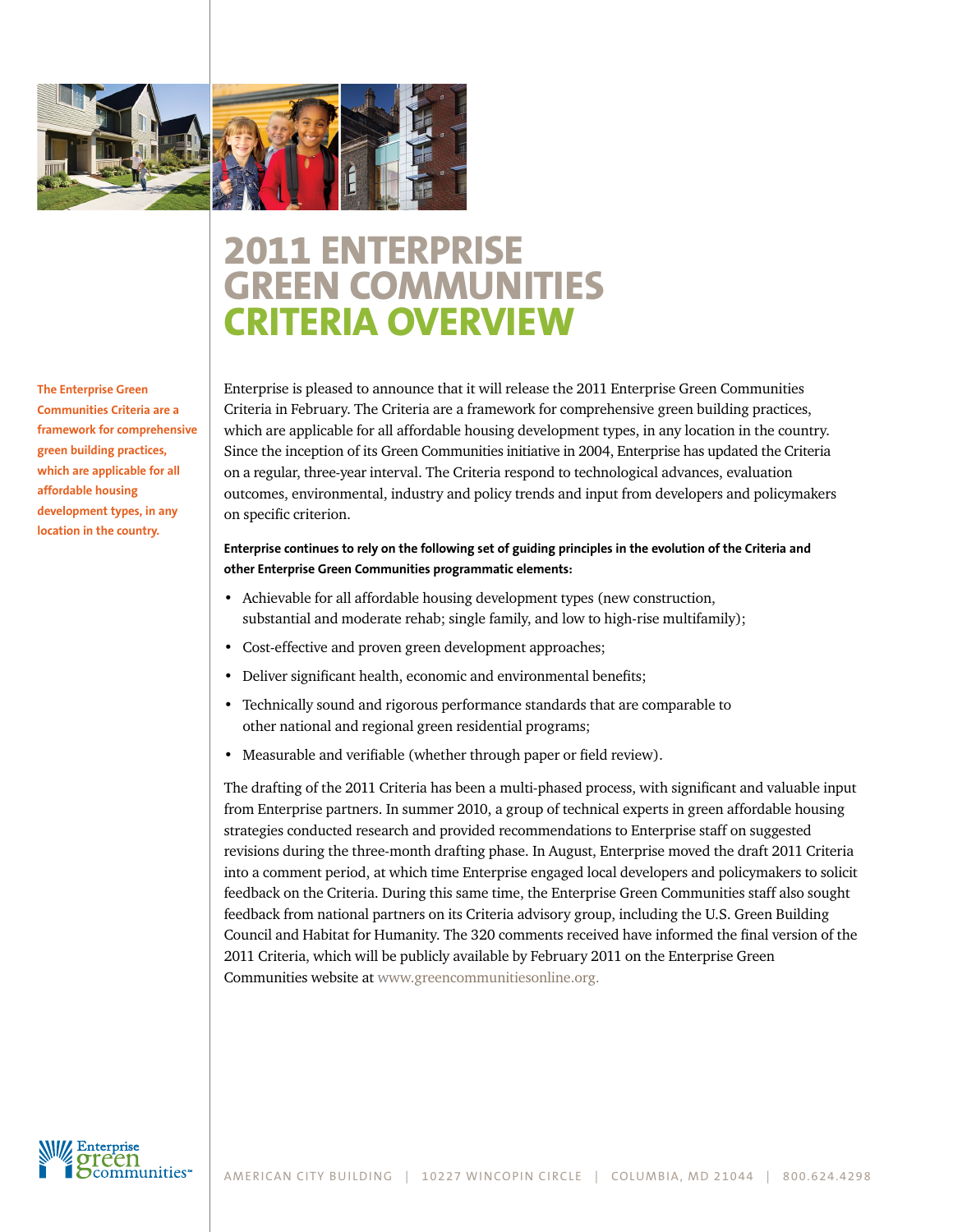# 2011 Updates

The descriptions that follow provide a brief overview of the major updates in each category of the 2011 Criteria.

## **Integrative Design**

The 2011 Criteria include a new optional measure in this category for Universal Design. To achieve optional points for Universal Design, project teams must design a certain percentage of units to meet accessibility guidelines per ICC/ANSI A1171.

## **Location + Neighborhood Fabric**

In regards to location type, the 2011 Criteria update includes a revised Location + Neighborhood Fabric category with mandatory and optional measures focused around smart growth principles that are most appropriate for three different location types—urban/small city, suburban/mid-size town or rural/tribal/small town. Some mandatory and optional measures are applicable to all projects, regardless of location. Others are applicable only for projects in a particular location classification. The Location + Neighborhood Fabric category also includes three new optional measures for all project types: Preservation of and Access to Open Space; Access to Fresh, Local Foods; and LEED for Neighborhood Development certification.

## **Site Improvements**

This category includes a new mandatory measure for Low-Impact Development, which is applicable only to new construction projects located on greenfield sites. Such projects must comply with a set of lowimpact design and development criteria. This category also incorporates an additional tier of optional points for Surface Stormwater Management for projects that can retain, infiltrate, and/or harvest all stormwater as calculated for a one-year storm event.

## **Water Conservation**

This category includes a new optional measure for Water Reuse. To achieve optional points under this measure, project teams must harvest, treat, and reuse rainwater and/or greywater to meet at least 10% of project's total water needs.

## **Energy Efficiency**

Under the Energy Efficiency category, the whole-building energy performance requirements have been updated to reflect revised national voluntary programs and standards, including the U.S. EPA's ENERGY STAR for New Homes and its High-Rise Multifamily Program. The table below shows the energy performance levels by construction type that are required for the 2011 Criteria compared to the 2008 Enterprise Green Communities Criteria.

**The drafting of the 2011 Criteria has been a multiphased process, with significant and valuable input from Enterprise partners.** 

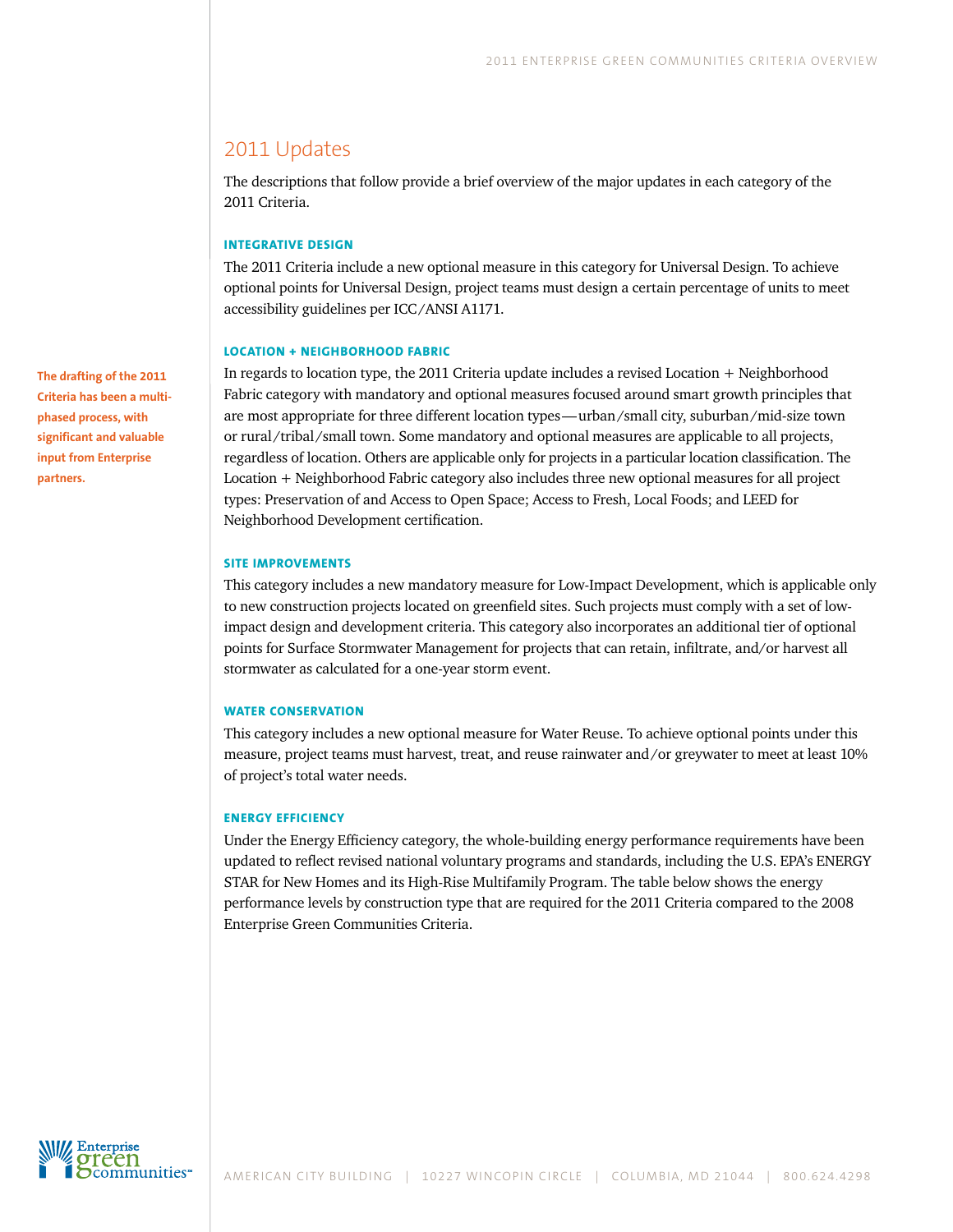#### **Energy Performance requirements**

Comparing the 2008 and 2011 Enterprise Green Communities Criteria

| For additional information         |
|------------------------------------|
| related to the 2011 Enterprise     |
| <b>Green Communities Criteria,</b> |
| please contact Enterprise          |
| at greencommunities@               |
| enterprisecommunity.org            |
| or visit us online at              |
| www.greencommunities               |
| online.org.                        |

|                                                                                                                     | 2008<br>CRITERIA<br>REOUIREMENT                                                            | 2008<br>PERFORMANCE<br>LEVEL                                                                         | 2011<br>CRITERIA<br>REOUIRMENT                                                     | 2011<br>PERFORMANCE<br>LEVEL                     |
|---------------------------------------------------------------------------------------------------------------------|--------------------------------------------------------------------------------------------|------------------------------------------------------------------------------------------------------|------------------------------------------------------------------------------------|--------------------------------------------------|
| <b>NEW CONSTRUCTION</b><br>Single-Family and<br>Low-Rise Multifamily                                                | <b>ENERGY STAR for Homes</b><br>(Version 2)                                                | 15% better than<br>2006 IECC                                                                         | <b>ENERGY STAR for Homes</b><br>(Version 2.5 or 3)                                 | 15% better than<br>2009 IECC                     |
| Mid- and High-Rise<br>Multifamily                                                                                   | 15% better than<br>ASHRAE 90.1-2004                                                        | 15% better than<br>ASHRAE 90.1-2004                                                                  | <b>ENERGY STAR for</b><br><b>Multifamily Program</b>                               | 15% better than<br>ASHRAE 90.1-2007              |
| <b>SUBSTANTIAL REHABILITATION</b><br>Single-Family and<br>Low-Rise Multifamily<br>Mid- and High-Rise<br>Multifamily | 15% improvement over<br>existing conditions<br>15% improvement over<br>existing conditions | Variable (depends on<br>building starting point)<br>Variable (depends on<br>building starting point) | HERS Index of 85<br><b>Energy performance</b><br>equivalent to<br>ASHRAE 90.1-2007 | 15% better than<br>2006 IECC<br>ASHRAE 90.1-2007 |
| <b>MODERATE REHABILITATION</b><br>Single-Family and<br>Low-Rise Multifamily<br>Mid- and High-Rise<br>Multifamily    | 15% improvement over<br>existing conditions<br>15% improvement over<br>existing conditions | Variable (depends on<br>building starting point)<br>Variable (depends on<br>building starting point) | HERS Index of 85<br><b>Energy performance</b><br>equivalent to<br>ASHRAE 90.1-2007 | 15% better than<br>2006 IECC<br>ASHRAE 90.1-2007 |

#### **Materials Beneficial to the Environment**

For the first time since the inception of the Enterprise Green Communities Criteria, the 2011 Criteria include the first mandatory measure in this category—Construction Waste Management. Project teams must commit to recycling or salvaging at least 25 percent of non-hazardous construction and demolition debris. The 2011 Criteria also includes optional points for additional percentage reductions in construction waste. Additionally, the Materials category includes a new optional measure for Recycling Storage for multifamily projects.

## **Healthy Living Environments**

Under this category, Enterprise Green Communities updated the local exhaust and whole building ventilation requirements. For local exhaust, the 2011 Criteria include specific cubic feet per minute (cfm) requirements for both intermittent and continuous bathroom and kitchen fans, per ASHRAE 62.2-2010. There is also guidance for rooftop fans used in central ventilation systems. Additionally, the whole building ventilation measure applicable to mid- and high rise multifamily projects has been revised so that projects must meet 62.2-2010 for the units and 62.1-2010 for common spaces and hallways.

## **Operations + Maintenance**

The 2011 Criteria includes an additional optional measure in this category for Project Data Collection and Monitoring system(s). Project teams that select these optional points must commit to collecting and monitoring project performance data on energy, water, and if possible, healthy living environments for a minimum of five years. For submetered buildings, project teams must provide data for a percentage of units, based on project size.

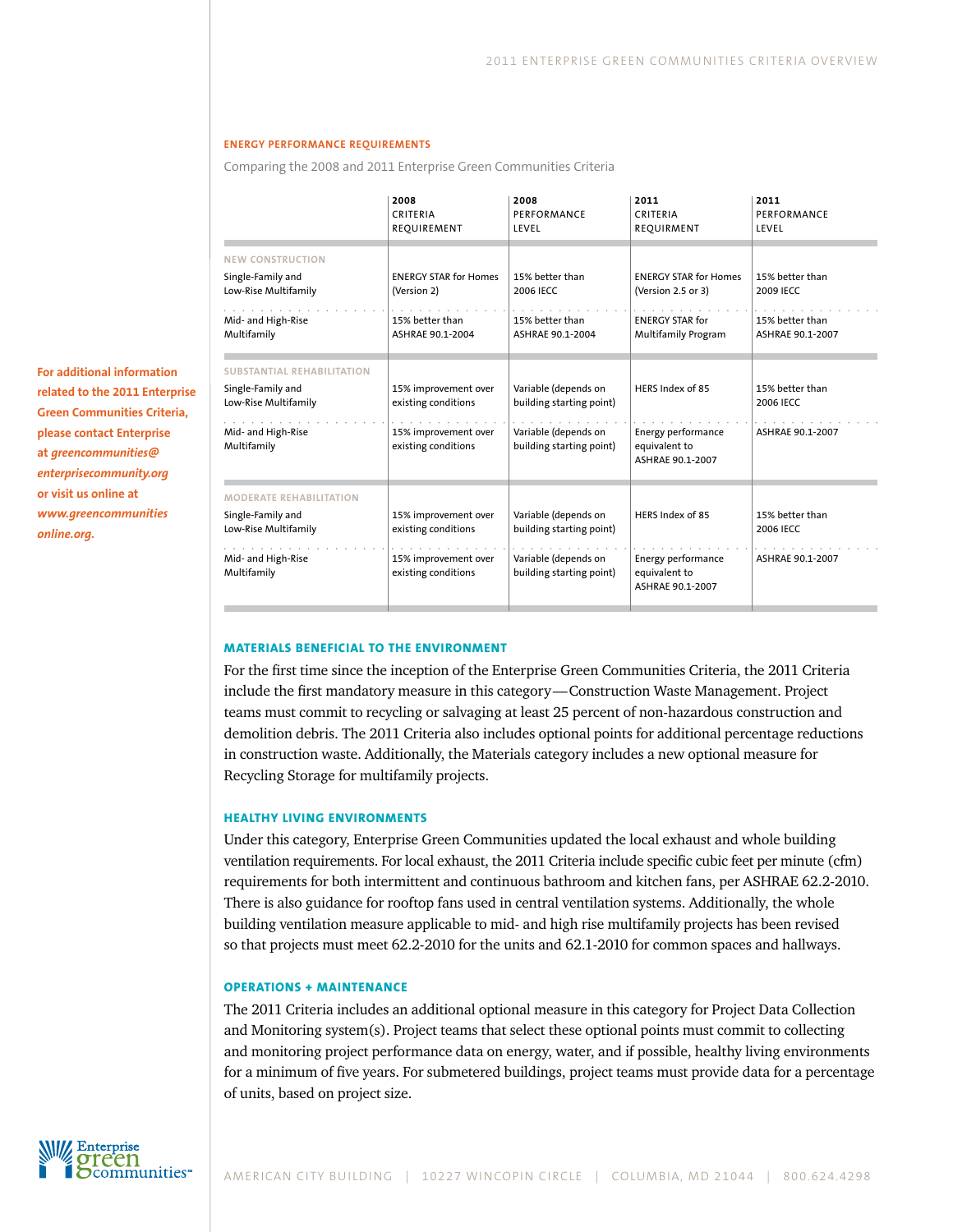

# Frequently Asked Questions 2011 Enterprise Green Communities Criteria Updated 12/16/11

## **General**

Q: Where can I locate the 2011 Enterprise Green Communities Criteria on the Enterprise website? A: The 2011 Criteria can be found at the following link: www.EnterpriseCommunity.org/greencriteria

Q: I have no experience with Green Communities, but I am a LEED AP. Where can I find more information on the differences between these programs?

A: Please see the "Comparison of National Residential Green Building Programs" at the following link: www.EnterpriseCommunity.org/greencriteria

This document provides a brief summary of the scope of Enterprise Green Communities, USGBC's LEED Rating Systems relevant to the affordable housing industry, and the National Association of Home Builders' (NAHB) National Green Building Standard.

Q: Are the Criteria reviewed and applied consistently by the various State Housing Agencies in conjunction with their respective QAP's?

A: To date, 19 HFAs have adopted the Enterprise Green Communities Criteria in full, either as a threshold or incentive item. For information about the green affordable housing policy in your state, please see the following web page: www.EnterpriseCommunity.org/greenpolicy

Q: Does Enterprise offer grant funding to assist with the potential greening options? A: Currently, Enterprise offers two small grants: 1) Pre-Construction Charrette Grants and 2) Post-Construction Sustainability Training Grants. More information on these two resources can be found online at www.EnterpriseCommunity.org/greenresources under Financing.

Q: How do I get information on becoming an Enterprise Green Communities TA provider? A: Enterprise issues an annual RFQ for additional Green TA providers. Please email the mailbox at greencommunities@enterprisecommunity.org to request to be included on the next RFQ announcement (second quarter of 2011).

Q: Is there a Checklist in excel format?

A: The Certification Workbook located on the Certification web page could serve as an Excel version of the Checklist. Please see www.EnterpriseCommunity.org/certification

Q: Are you going to release a set of single-family rehab specs that conforms to the 2011 Criteria? And if so, when?

A: It is available now. Find it here: www.EnterpriseCommunity.org/greentools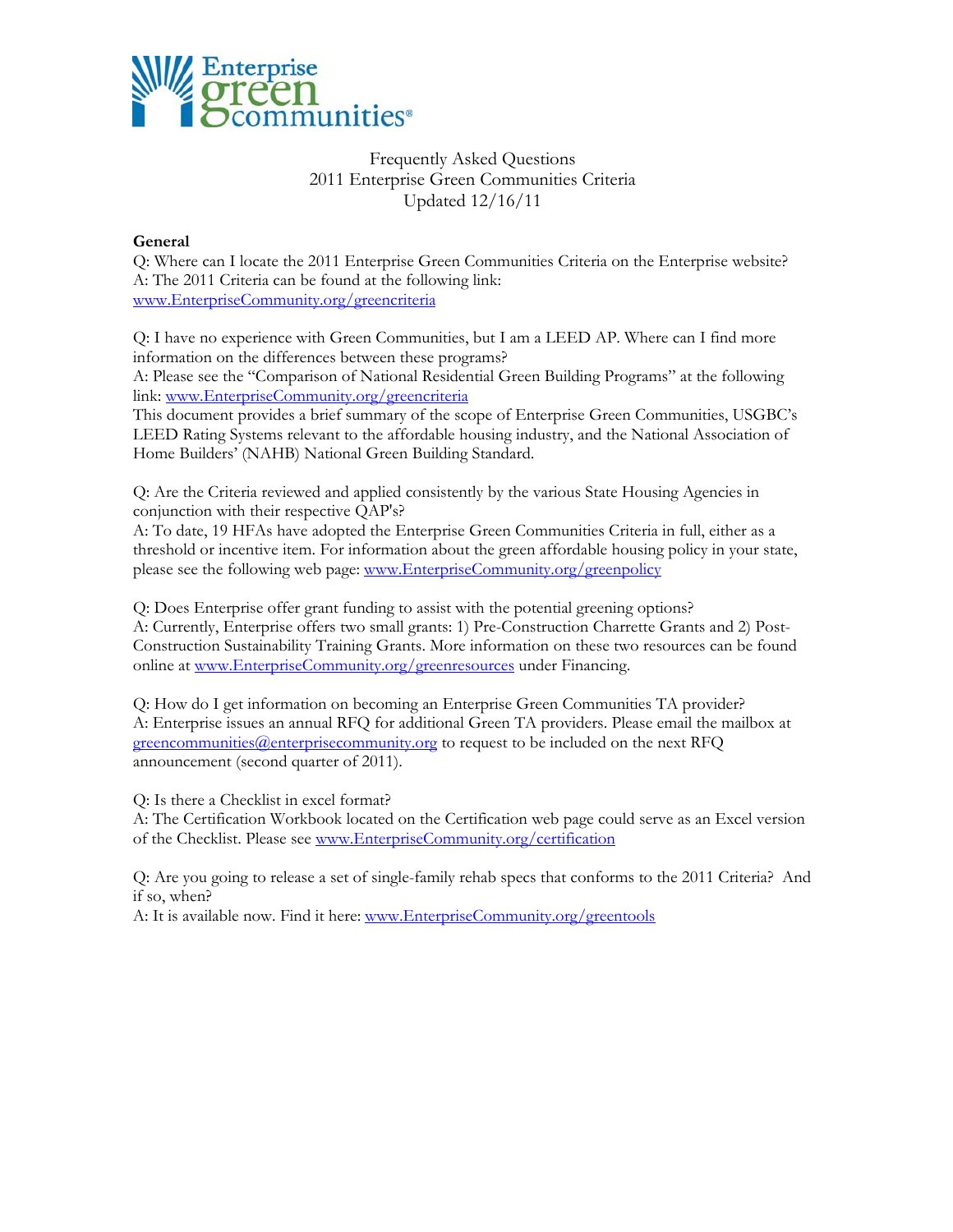

# **Enterprise Green Communities Certification**

Q: Are there different levels of Certification awarded?

A: No, there is only one level of Enterprise Green Communities Certification. To achieve Certification, all projects must achieve compliance with the Criteria mandatory measures applicable to that construction type. Additionally, New Construction projects must achieve 35 optional points, Substantial Rehab projects must achieve 30 optional points, and Moderate Rehab projects also must achieve 30 optional points.

Q: Is hiring an Enterprise Green Communities TA Provider mandatory?

A: No, hiring a TA provider is not mandatory. While it isn't necessary, it is often very helpful. Many project teams find that hiring a Green TA advisor with specific knowledge about the Criteria helps in ensuring the green features are incorporated in design, construction and operations. Enterprise maintains a registry of qualified Green TA Providers at the following website, where you can search by state or region and relevant green building expertise: http://tasearch.greencommunitiesonline.org/

Q: Does Enterprise require third-party verification for every project, as part of the Certification process?

A: Enterprise requires third-party verification only for a certain percentage of projects selected from the pool that come through Certification. Each quarter, Enterprise selects a group of projects that apply for Certification to participate in the additional verification. All developments that apply for Certification may be subject to verification by Enterprise.

Q: Are all projects that register on February 1, 2011 or later automatically required to comply with the 2011 Criteria or is there an overlap period between 2008 and 2011? A: Starting on Feb. 1, all projects will be complying with the 2011 Criteria. Exceptions will be considered on a case-by-case basis.

Q: What cost if any is associated with getting certification by Enterprise Green Communities? A: The Enterprise Green Communities Certification Process is offered at no charge to all affordable housing projects that meet the eligibility requirements.

Q: Does the Enterprise Green Communities TA Provider typically charge a fee? A: The TA provider determines their fees individually, based on project and scope of work. However, if your project is coming through Certification and has been selected for Verification, there is no fee associated with that work.

Q: If registering a new construction single-family project for Certification and aiming to meet ENERGY STAR certification what should one provide for the Energy Performance Report Form if one has not yet hired a HERS rater?

A: Applications that do not include the Energy Performance Report Form appropriate for the project and construction type will be considered incomplete. Prior to construction, project teams would need to submit the initial energy model to ensure the project can be review for Step 1 of Certification. A preliminary energy model is an important step to ensuring the building envelope and systems are designed to meet the minimum whole-building energy performance levels required by the Criteria. If the project team is pursuing the ENERGY STAR prescriptive path, they would be exempt from submitting an energy performance report form. However, the project would still need to submit a signed letter stating their intent to follow the ENERGY STAR prescriptive path.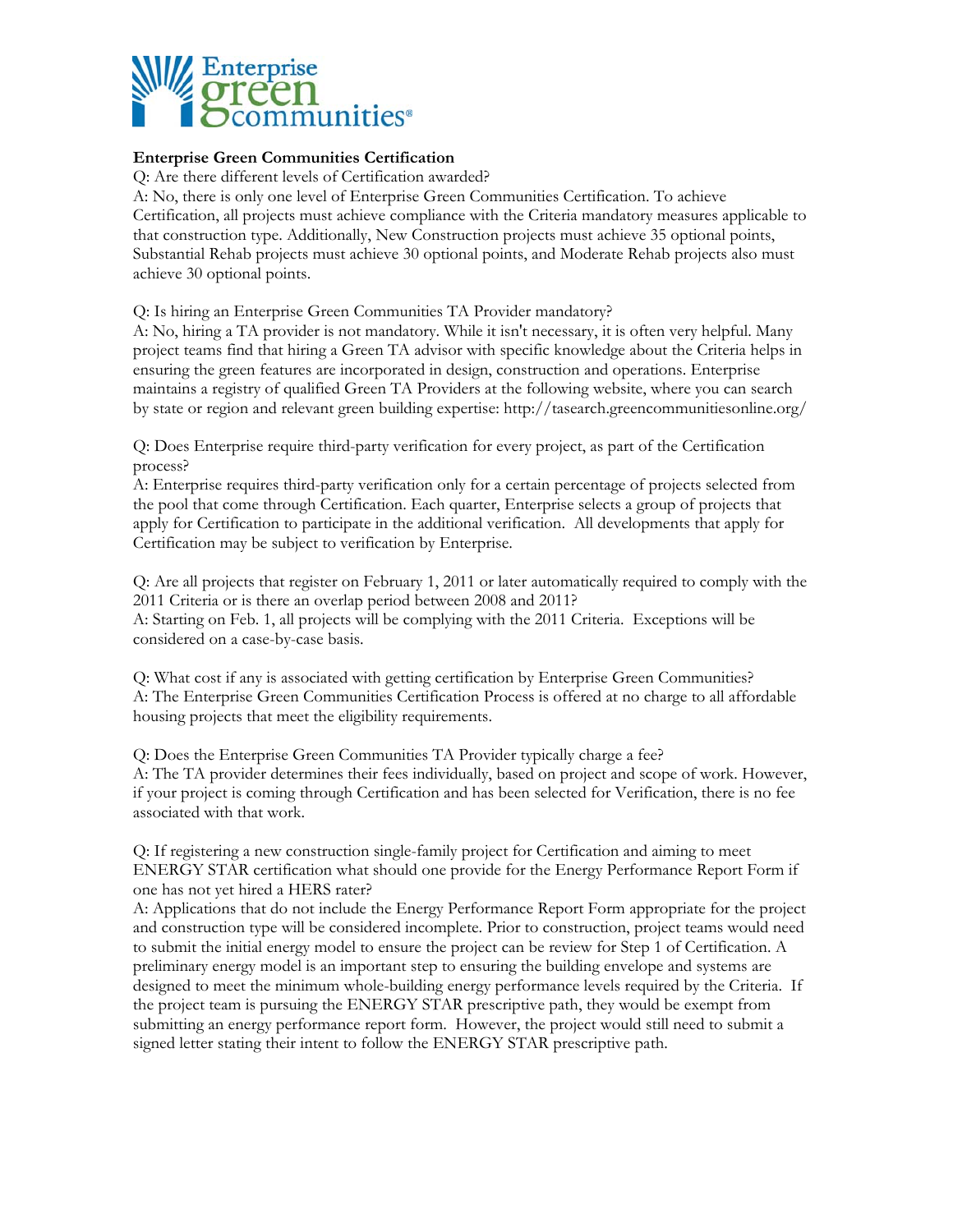

Q: Do we submit drawings and specs for Certification?

A: Project teams must submit site plans, context maps, and landscaping plan(s), as well as indicate within the Intended Methods Form where each Criterion is found in the project documents. The submittal of a spec book is not required. If Enterprise staff members have questions during the review, we will get in touch with your project team about necessary supplemental documentation.

# **Category specific questions 1. Integrative Design**

Q: What makes the Universal Design Criterion in the 2011 Criteria different from accessibility criteria? Are there additional requirements beyond the ANSI code?

A: We assume that projects meet ADA guidelines, but ANSI offers a more comprehensive list of features that make a project useable to residents throughout any stage of life. For this Criterion, a certain percentage of units should fulfill the ANSI requirements described in the Criterion.

# **2. Location + Neighborhood Fabric**

Q: Will this location pathway determination affect any other measures my project has to meet in other categories of the Criteria?

A: No, the location pathway only dictates measures in the Location + Neighborhood Fabric category the project must meet.

Q: What is the website for the Center for Neighborhood Technology's Housing and Transportation Affordability Index locator tool?

A: http://htaindex.cnt.org/residential-density.php

Q: Is the 1.5 multiplying factor associated with the location pathways constant for all projects? A: The 1.5 multiplier is used for projects that fall under the Urban/Small Cities and Suburban/Mid-Size Towns pathways, and it is applied to the residential density output of the locator tool (derived by inputting the project address). Note that the 1.5 multiplier is not used for the Rural/Tribal/Small Towns pathway.

Q: How can I demonstrate project compliance with the Access to Local, Fresh Foods criterion? A: Indicate the location of the farmers market or neighborhood farm or garden on the context map submitted during Step 1 of Certification, and note any additional details in the Intended Methods Form of the Certification Workbook. An example of additional details for a project proximate to a farmers market would include the frequency and duration throughout the year of the market.

Q: Is LEED for Neighborhood Development certification worth optional points in the 2011 Criteria? A: Yes, under the 2011 Enterprise Green Communities Criteria, projects that achieve LEED-ND certification (stage 2 or stage 3) are awarded 4 optional points.

# **4. Water Conservation**

Q: If my project integrates all optional criteria for all types of water fixtures, can the project get the maximum number of points?

A: Yes. If a project incorporates water efficient toilets, showerheads and faucets (both bathroom and kitchen) throughout the project, then it achieves the maximum 6 optional points under this measure.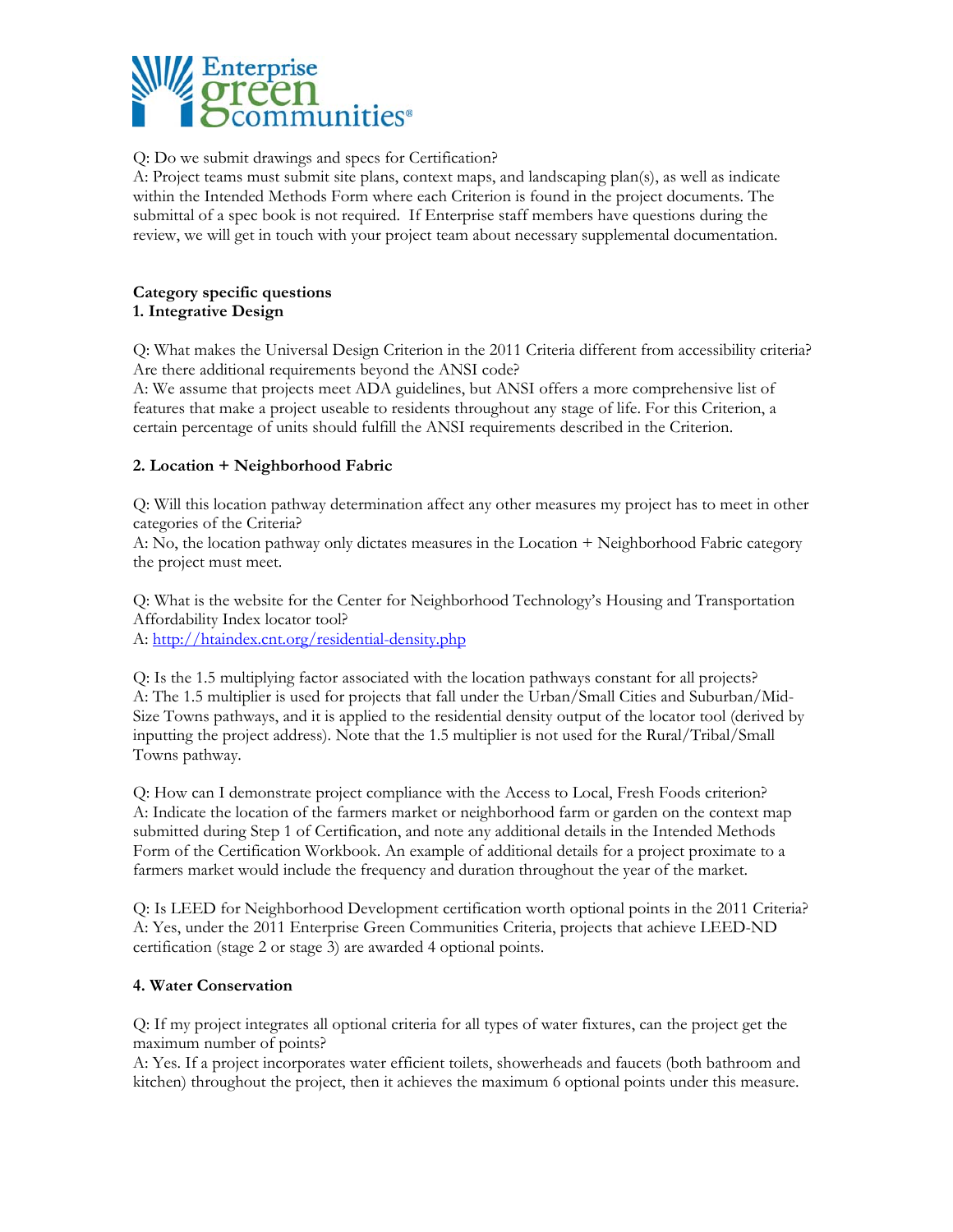

Q: Does EPA WaterSense have info on dishwashers? A: Information on Energy Star-labeled dishwashers (which are required to be more energy and water efficient than conventional models) can be found online at: http://www.energystar.gov/index.cfm?c=archives.comm\_dishwashers

# **5. Energy Efficiency**

Q: Regarding single-family and low-rise multifamily, is there a sampling protocol for the number units needed to achieve an HERS Index of 85?

A: Yes, Enterprise Green Communities accepts the RESNET sampling protocol for single family and low-rise multifamily projects, and will accept the EPA's sampling protocol for the Multifamily High Rise program once it is available. Project teams should ensure their HERS provider and rater are qualified to offer the sampling protocol through RESNET.

Q: For moderate rehab, to show compliance with baseline, does the project need to submit an energy model, or if the building code is based on 90.1-2007, can it just show that it meets code via Recheck or equivalent?

A: Projects will need to show that they comply with the Energy Performance required in the Criteria using an energy model. The building cannot use Rescheck or equivalent tool to show compliance because the project will not be following every part of the code because it is a moderate rehab. Since it will not be doing every part of the code the project will need to do additional measures beyond the basic prescriptive code.

Q: Does anybody get increased mold/moisture problems with this level of "tightness?"

A: As buildings become more tightly constructed, indoor air quality needs to be addressed using a mechanical ventilation system. This is addressed in the 2011 Criteria under measures for local exhaust and whole-building ventilation systems – Criteria 7.5a/b and 7.6a/b.

Q: Are projects ever required to do energy modeling?

A: For Enterprise Green Communities Certification, single family and low-rise multifamily buildings (<3 stories) must submit their Home Energy Rating (HERS) reports. For multifamily projects (>4 stories) you will need to submit an Energy Performance Report and the energy modeling report. More information on this can be found on the Certification page of our website at www.EnterpriseCommunity.org/certification

Q: If building is constructed with SIPs, do you require a blower door test, as ENERGY STAR does not?

A: Ultimately, the project will be certified by a HERS rater under the ENERGY STAR program and follow the ENERGY STAR protocols. We will accept the ENERGY STAR Certificate as submitted.

Q: Can HERS raters evaluate a building where the drywall is not replaced?

A: This type of project can't be certified by ENERGY STAR; however, an effective energy model can still be created by using diagnostic testing equipment such as infrared cameras, blower doors, duct blasters, and vent flow hoods.

# **6. Materials Beneficial to the Environment**

Q: Will deconstruction or diversion of waste streams from landfills of building materials generate points?

A: Yes, under measure 6.4 Construction Waste Management, up to 5 optional points are available.